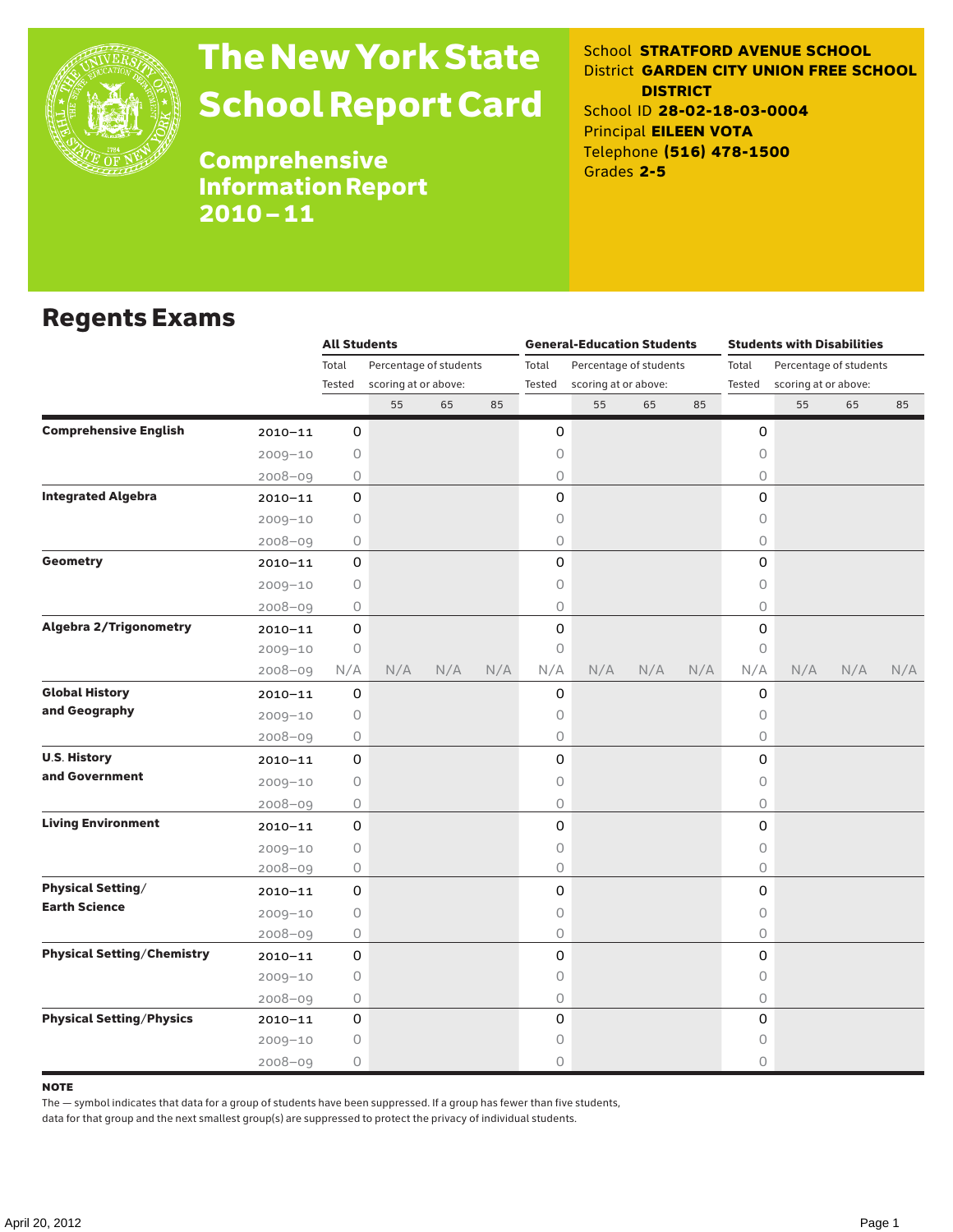School ID **28-02-18-03-0004**

### New York State English as a Second Language Achievement Test (NYSESLAT)

|                                                     |             |                                      | <b>All Students</b>               |                     |                          |                          |                     |                          | <b>General-Education Students</b> |  | <b>Students with Disabilities</b>    |              |  |                     |  |       |
|-----------------------------------------------------|-------------|--------------------------------------|-----------------------------------|---------------------|--------------------------|--------------------------|---------------------|--------------------------|-----------------------------------|--|--------------------------------------|--------------|--|---------------------|--|-------|
|                                                     |             | Percent of students scoring<br>Total |                                   |                     |                          |                          | Total               |                          | Percent of students scoring       |  | Percent of students scoring<br>Total |              |  |                     |  |       |
|                                                     |             |                                      | Tested in each performance level: |                     |                          |                          |                     |                          | Tested in each performance level: |  | Tested in each performance level:    |              |  |                     |  |       |
|                                                     |             |                                      |                                   | Begin. Interm. Adv. |                          | Prof.                    |                     |                          | Begin. Interm. Adv.               |  | Prof.                                |              |  | Begin. Interm. Adv. |  | Prof. |
| <b>Listening</b>                                    | $2010 - 11$ | 0                                    |                                   |                     |                          |                          | 0                   |                          |                                   |  |                                      | 0            |  |                     |  |       |
| and Speaking<br>$(Grades K-1)$                      | $2009 - 10$ | $\bigcirc$                           |                                   |                     |                          |                          | 0                   |                          |                                   |  |                                      | $\circ$      |  |                     |  |       |
|                                                     | $2008 - 09$ | $\bigcirc$                           |                                   |                     |                          |                          | $\circlearrowright$ |                          |                                   |  |                                      | 0            |  |                     |  |       |
| <b>Reading</b><br>and Writing<br>$(Grades K-1)$     | $2010 - 11$ | 0                                    |                                   |                     |                          |                          | $\mathbf 0$         |                          |                                   |  |                                      | 0            |  |                     |  |       |
|                                                     | $2009 - 10$ | $\bigcirc$                           |                                   |                     |                          |                          | 0                   |                          |                                   |  |                                      | 0            |  |                     |  |       |
|                                                     | $2008 - 09$ | $\bigcirc$                           |                                   |                     |                          |                          | 0                   |                          |                                   |  |                                      | 0            |  |                     |  |       |
| <b>Listening</b><br>and Speaking<br>$(Grades 2-4)$  | $2010 - 11$ | $\overline{c}$                       |                                   |                     |                          | -                        | $\mathbf{1}$        |                          |                                   |  |                                      | $\mathbf{1}$ |  |                     |  |       |
|                                                     | $2009 - 10$ | 3                                    |                                   |                     |                          | -                        | $\overline{2}$      |                          |                                   |  | -                                    | 1            |  |                     |  |       |
|                                                     | $2008 - 09$ | $\mathbf 1$                          | $\overline{\phantom{0}}$          |                     | $\overline{\phantom{0}}$ | $\overline{\phantom{0}}$ | $\mathbf 1$         | $\overline{\phantom{0}}$ | $\overline{\phantom{0}}$          |  | $\overline{\phantom{0}}$             | 0            |  |                     |  |       |
| <b>Reading</b><br>and Writing<br>$(Grades 2-4)$     | $2010 - 11$ | $\overline{c}$                       |                                   |                     |                          | $-$                      | $\mathbf{1}$        |                          |                                   |  | $\overline{\phantom{0}}$             | 1            |  |                     |  |       |
|                                                     | $2009 - 10$ | 3                                    |                                   |                     |                          | -                        | $\overline{2}$      |                          |                                   |  |                                      | 1            |  |                     |  |       |
|                                                     | $2008 - 09$ | $\mathbf 1$                          |                                   |                     |                          | $\overline{\phantom{0}}$ | $\mathbf{1}$        |                          |                                   |  |                                      | 0            |  |                     |  |       |
| <b>Listening</b><br>and Speaking                    | $2010 - 11$ | 0                                    |                                   |                     |                          |                          | $\mathbf 0$         |                          |                                   |  |                                      | 0            |  |                     |  |       |
|                                                     | $2009 - 10$ | 0                                    |                                   |                     |                          |                          | $\circ$             |                          |                                   |  |                                      | 0            |  |                     |  |       |
| $(Grades 5-6)$                                      | $2008 - 09$ | $\bigcirc$                           |                                   |                     |                          |                          | $\mathsf O$         |                          |                                   |  |                                      | 0            |  |                     |  |       |
| <b>Reading</b>                                      | $2010 - 11$ | 0                                    |                                   |                     |                          |                          | 0                   |                          |                                   |  |                                      | 0            |  |                     |  |       |
| and Writing                                         | $2009 - 10$ | $\bigcirc$                           |                                   |                     |                          |                          | $\circ$             |                          |                                   |  |                                      | $\circ$      |  |                     |  |       |
| $(Grades 5-6)$                                      | $2008 - 09$ | $\bigcirc$                           |                                   |                     |                          |                          | $\bigcirc$          |                          |                                   |  |                                      | 0            |  |                     |  |       |
| <b>Listening</b><br>and Speaking<br>$(Grades 7-8)$  | $2010 - 11$ | 0                                    |                                   |                     |                          |                          | 0                   |                          |                                   |  |                                      | 0            |  |                     |  |       |
|                                                     | $2009 - 10$ | 0                                    |                                   |                     |                          |                          | $\circ$             |                          |                                   |  |                                      | $\circ$      |  |                     |  |       |
|                                                     | $2008 - 09$ | 0                                    |                                   |                     |                          |                          | $\bigcirc$          |                          |                                   |  |                                      | 0            |  |                     |  |       |
| <b>Reading</b><br>and Writing<br>$(Grades 7-8)$     | $2010 - 11$ | 0                                    |                                   |                     |                          |                          | 0                   |                          |                                   |  |                                      | 0            |  |                     |  |       |
|                                                     | $2009 - 10$ | 0                                    |                                   |                     |                          |                          | $\mathsf O$         |                          |                                   |  |                                      | 0            |  |                     |  |       |
|                                                     | $2008 - 09$ | $\bigcirc$                           |                                   |                     |                          |                          | $\mathsf O$         |                          |                                   |  |                                      | 0            |  |                     |  |       |
| <b>Listening</b><br>and Speaking<br>$(Grades 9-12)$ | $2010 - 11$ | 0                                    |                                   |                     |                          |                          | 0                   |                          |                                   |  |                                      | $\mathbf 0$  |  |                     |  |       |
|                                                     | $2009 - 10$ | $\bigcirc$                           |                                   |                     |                          |                          | $\circ$             |                          |                                   |  |                                      | $\circ$      |  |                     |  |       |
|                                                     | $2008 - 09$ | $\bigcirc$                           |                                   |                     |                          |                          | $\bigcirc$          |                          |                                   |  |                                      | 0            |  |                     |  |       |
| <b>Reading</b><br>and Writing<br>$(Grades 9-12)$    | $2010 - 11$ | 0                                    |                                   |                     |                          |                          | 0                   |                          |                                   |  |                                      | 0            |  |                     |  |       |
|                                                     | $2009 - 10$ | $\bigcirc$                           |                                   |                     |                          |                          | 0                   |                          |                                   |  |                                      | $\circ$      |  |                     |  |       |
|                                                     | $2008 - 09$ | $\bigcirc$                           |                                   |                     |                          |                          | $\circ$             |                          |                                   |  |                                      | 0            |  |                     |  |       |

#### note

The — symbol indicates that data for a group of students have been suppressed. If a group has fewer than five students,

data for that group and the next smallest group(s) are suppressed to protect the privacy of individual students.